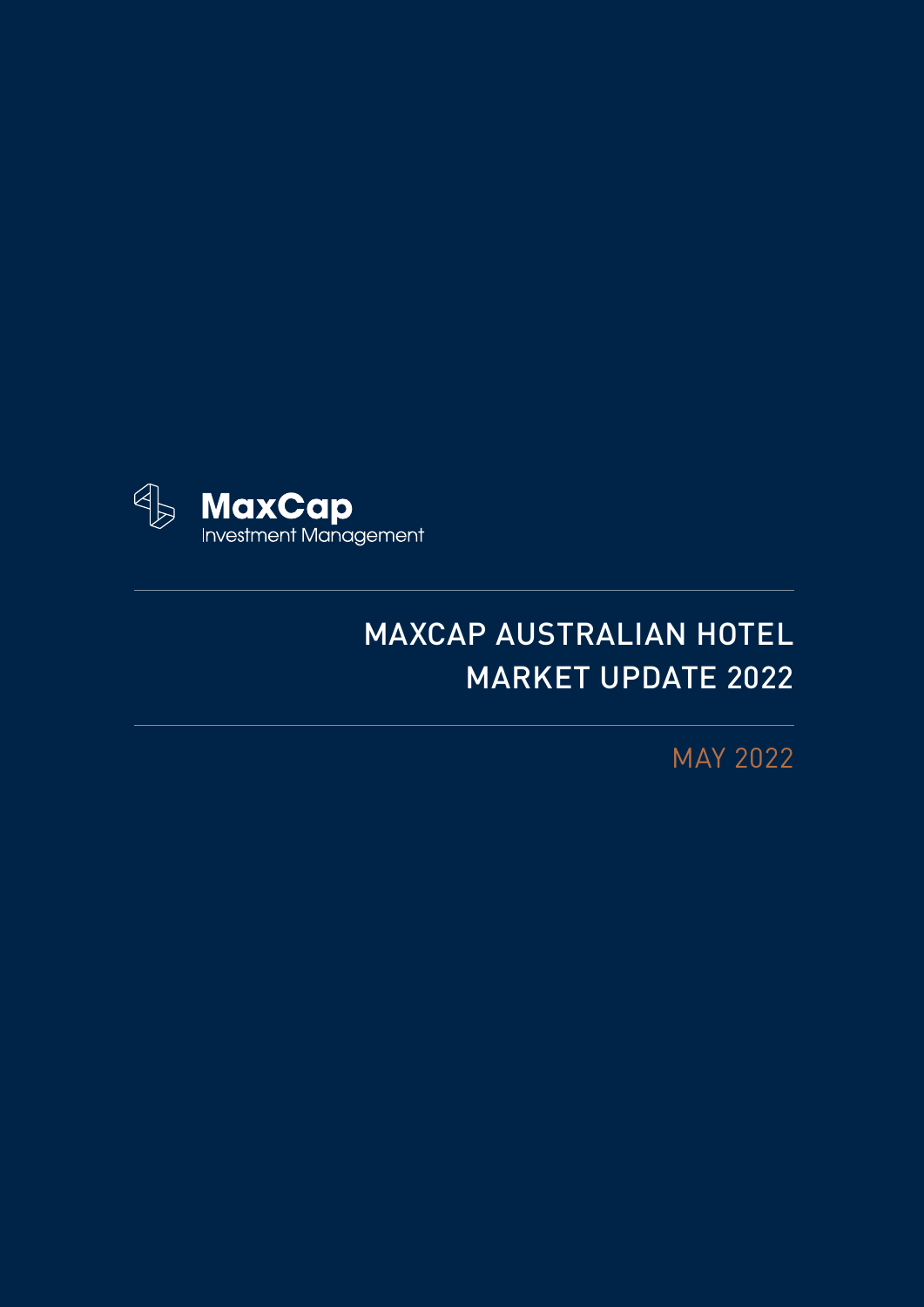## AUSTRALIAN HOTEL MARKET UPDATE 2022

## **OVERVIEW**

- The Australian Accommodation, Hotel and Tourism sectors performed ahead of market expectations well into 2021, before the emergence of the Covid-19 Delta variant resulted in extended lockdowns across much of Australia. However, as vaccination targets were reached and restrictions relaxed, a strong uptick in hotel bookings in November and December saw the last quarter of 2021 show early signs of a recovering sector.
- Governments remained committed to keeping Australia's economy and borders open through the Omicron variant wave in late 2021/early 2022 providing further evidence the recovery will continue.
- The global success of the vaccine and booster rollout has strengthened consumer confidence and led to cautious optimism on recovery of the sector.
- Australia's hard border restrictions were lifted in Q1 2022, earmarking recovery for the tourism and accommodation sectors with a potential influx of tourists, students, and working-holiday makers.
- Interstate travel leads the sector in the medium term, partially offsetting the absence of international travel, which is not expected to return to pre-pandemic levels for several years.
- Major banks have continued to be conservative lending to the sector, both to new builds and existing trading assets. This has provided further opportunity for non-bank lenders to selectively participate in strong risk-adjusted debt opportunities which otherwise would not be available.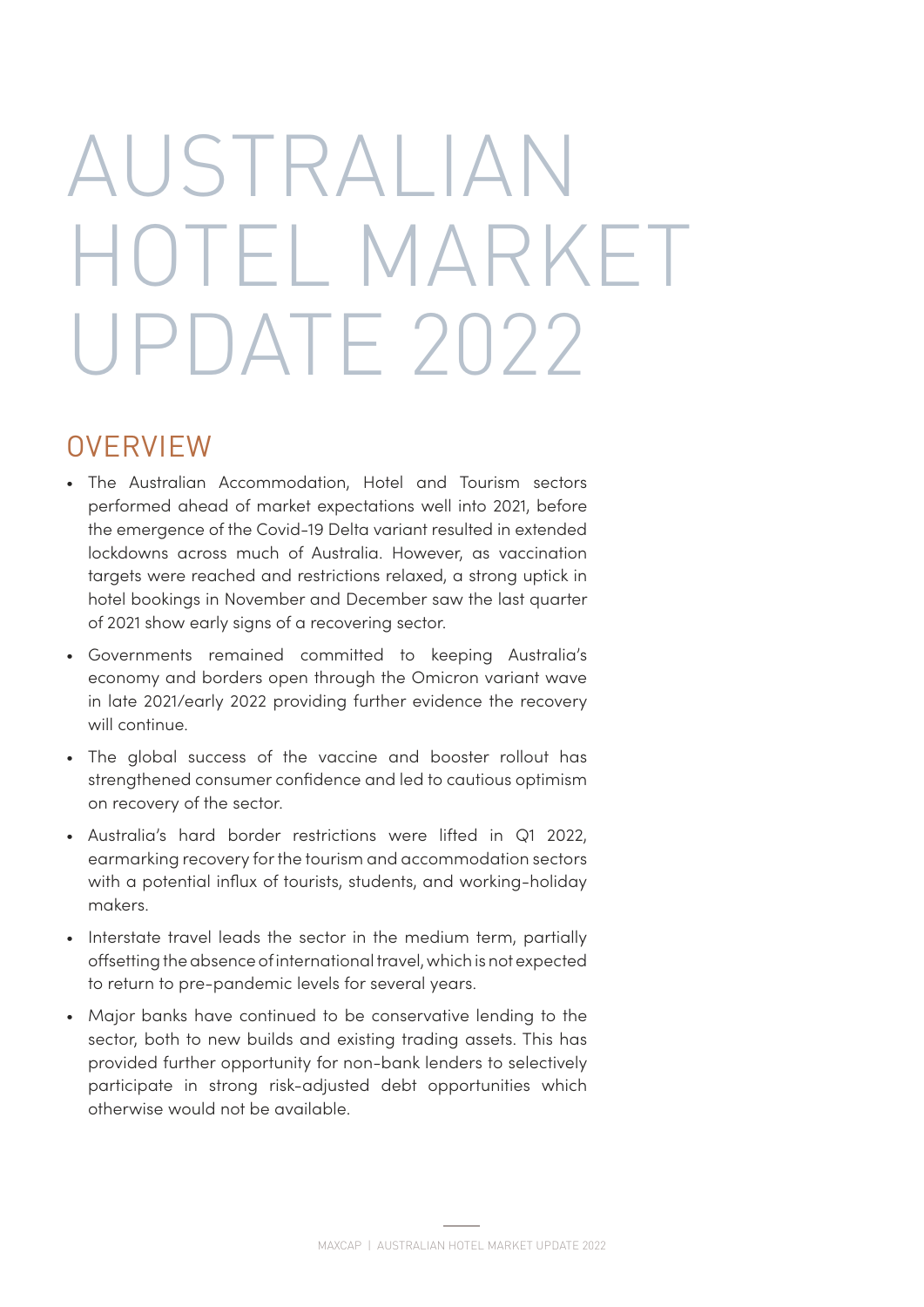## <span id="page-2-0"></span>MARKET COMPOSITION



Source: STR, Tourism Research Australia

As of June 2021, there were approximately 304,765 accommodation rooms across Australia, an increase of approximately 21,000 rooms from June 2020 figures. This includes hotels, resorts, motels, serviced apartments and holiday parks (Table 1).

In the year ending September 2021, the combined value of total international and domestic overnight visitor spend across Australia was approximately \$62.2bn<sup>1</sup>. Notably, domestic overnight spend contributed 98% of this amount, equivalent to \$60.9bn<sup>[2](#page-10-0)</sup> demonstrating the stable demand for inter and intra-state product. This was particularly influenced by the Australian border closures. In comparison to the year ending September 2020, domestic overnight spend fell to 78% of its previous annual value at \$77.5bn<sup>3</sup>. In the near term, it is also expected that domestic tourism will continue to benefit from a slower rebound in outbound travel than in domestic travel.

Foreshadowing the recovery of international visitors, new hotel openings have continued through 2021 and it is forecast that the next 12 months will see a burst of new rooms, marking the development cycle peak.

Global trends indicate a future uptick in activity is likely. Airbnb reported a record \$834 million in revenue during Q3 2021

• New South Wales continues to house the highest number of accommodation rooms being the largest economy and most mature hotel market in Australia. The state is popular with international and domestic tourists, as well as retaining a large volume of corporate travellers. The Sydney and Melbourne flight route has once again found itself rank highly as one of the world's busiest domestic flight routes in the world<sup>4</sup>, taking seventh place in 2021, and previously second in 2018.

#### **TABLE 1:** AUSTRALIAN ACCOMMODATION BREAKDOWN – BY TYPE

| <b>ACCOMMODATION TYPE</b>   | $2019 - 2020$ |       | $2020 - 2021$ |       | <b>YOY CHANGE</b> |       |
|-----------------------------|---------------|-------|---------------|-------|-------------------|-------|
|                             | #             | $\%$  | #             | $\%$  | #                 | %     |
| Hotels & Resorts            | 135.078       | 47.6% | 152,764       | 50.1% | 17,686            | 13.1% |
| Motels/Private Hotels       | 61,952        | 21.8% | 63,556        | 20.9% | 1,604             | 2.6%  |
| <b>Serviced Apartments</b>  | 73,122        | 25.8% | 74,338        | 24.4% | 1,216             | 1.7%  |
| Holiday Parks               | 13.549        | 4.8%  | 14,107        | 4.6%  | 558               | 4.1%  |
| Total by Accommodation Type | 283,701       |       | 304,765       |       | 21,064            | 7.4%  |

Source: STR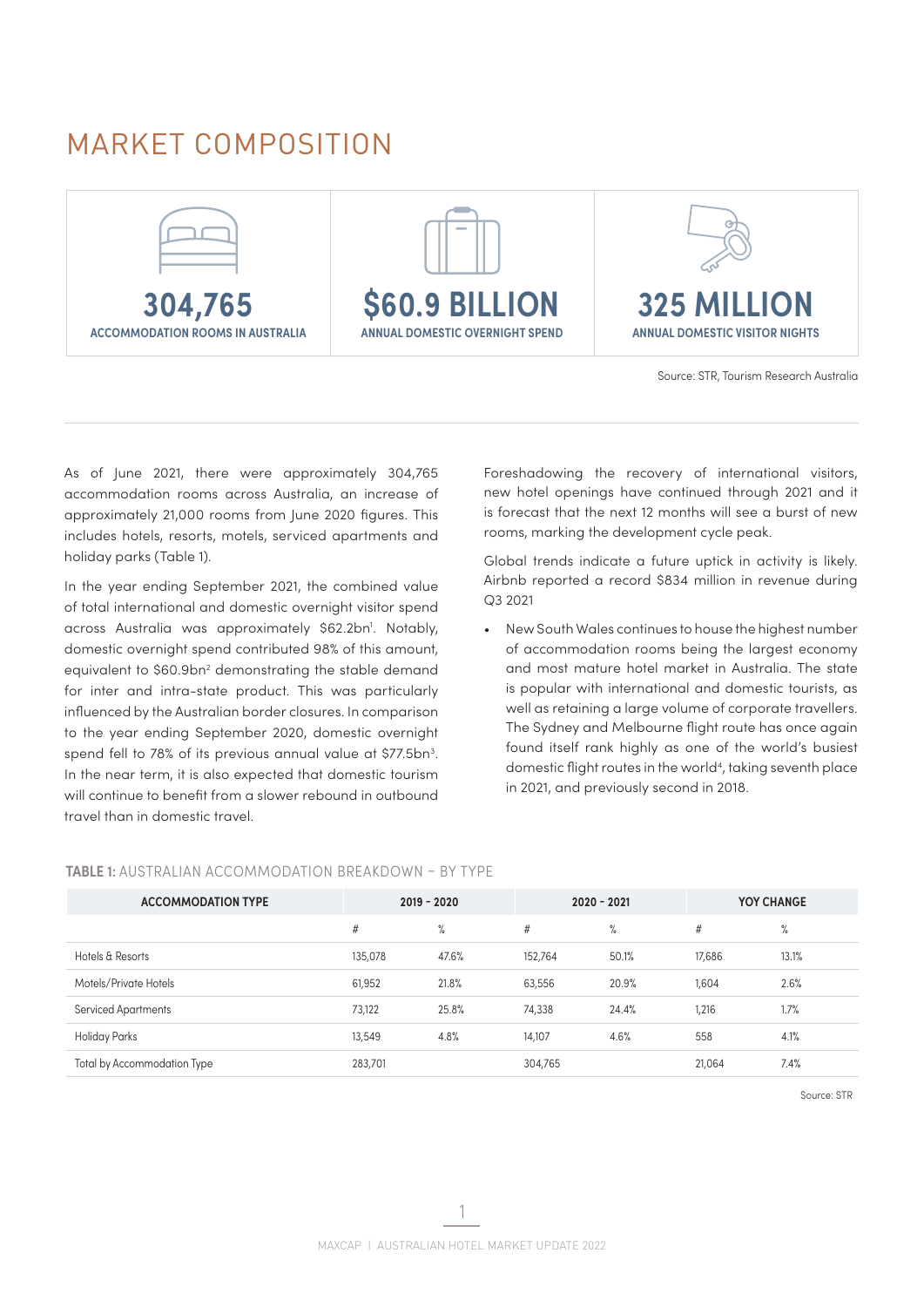#### <span id="page-3-0"></span>**TABLE 2:** AUSTRALIAN ACCOMMODATION BREAKDOWN – BY CLASS

| <b>CLASS</b>                      | $2019 - 2020$ |     | $2020 - 2021$ |     | YOY CHANGE |       |
|-----------------------------------|---------------|-----|---------------|-----|------------|-------|
|                                   | #             | %   | #             | %   | #          | %     |
| Luxury an d Upper Upscale Classes | 55,664        | 20% | 65,940        | 22% | 10,276     | 18.5% |
| Upscale and Upper Mid Classes     | 119,747       | 42% | 128,476       | 42% | 8,729      | 7.3%  |
| Midscale and Economy Classes      | 108,290       | 38% | 110,349       | 36% | 2,059      | 1.9%  |
| <b>Total by Class</b>             | 283,701       |     | 304,765       |     | 21,064     | 7.4%  |

Source: STR

#### **TABLE 3:** AUSTRALIAN ACCOMMODATION BREAKDOWN BY STATE AND TERRITORY

| <b>STATES AND TERRITORIES</b>       | HOTELS/RESORTS/MOTELS |     | <b>SERVICED APARTMENTS</b><br><b>AND HOLIDAY PARKS</b> |     | <b>TOTAL ACCOMMODATION</b> |     |
|-------------------------------------|-----------------------|-----|--------------------------------------------------------|-----|----------------------------|-----|
| <b>Australian Capital Territory</b> | 5,225                 | 2%  | 2,303                                                  | 3%  | 7,528                      | 2%  |
| New South Wales                     | 71,321                | 33% | 21,057                                                 | 24% | 92,378                     | 30% |
| Northern Territory                  | 6,599                 | 3%  | 1,909                                                  | 2%  | 8,508                      | 3%  |
| Queensland                          | 52,055                | 24% | 35,318                                                 | 40% | 87,373                     | 29% |
| South Australia                     | 12,021                | 6%  | 3,973                                                  | 4%  | 15,994                     | 5%  |
| Tasmania                            | 7,589                 | 4%  | 1,477                                                  | 2%  | 9,066                      | 3%  |
| Victoria                            | 39,201                | 18% | 16,414                                                 | 19% | 55,615                     | 18% |
| Western Australia                   | 22,309                | 10% | 5,994                                                  | 7%  | 28,303                     | 9%  |
| <b>Total by State and Territory</b> | 216,320               |     | 88,445                                                 |     | 304,765                    |     |

Source: STR

- Queensland, widely considered the domestic holiday destination of Australia ranks second in the number of accommodation rooms in Australia. Unlike New South Wales and Victoria, a large portion of visitors were outside of the capital city. Queensland continues to house the highest number of serviced apartments, comprising 40% of the total Australian Market for the year ending June 2021[5,](#page-10-0) with the hotel market not yet as established as NSW.
- Victoria ranks third by total accommodation; however, does contain the highest number of rooms under construction. 65% of existing accommodation rooms are in Melbourne<sup>3</sup> with the remainder located in regional areas.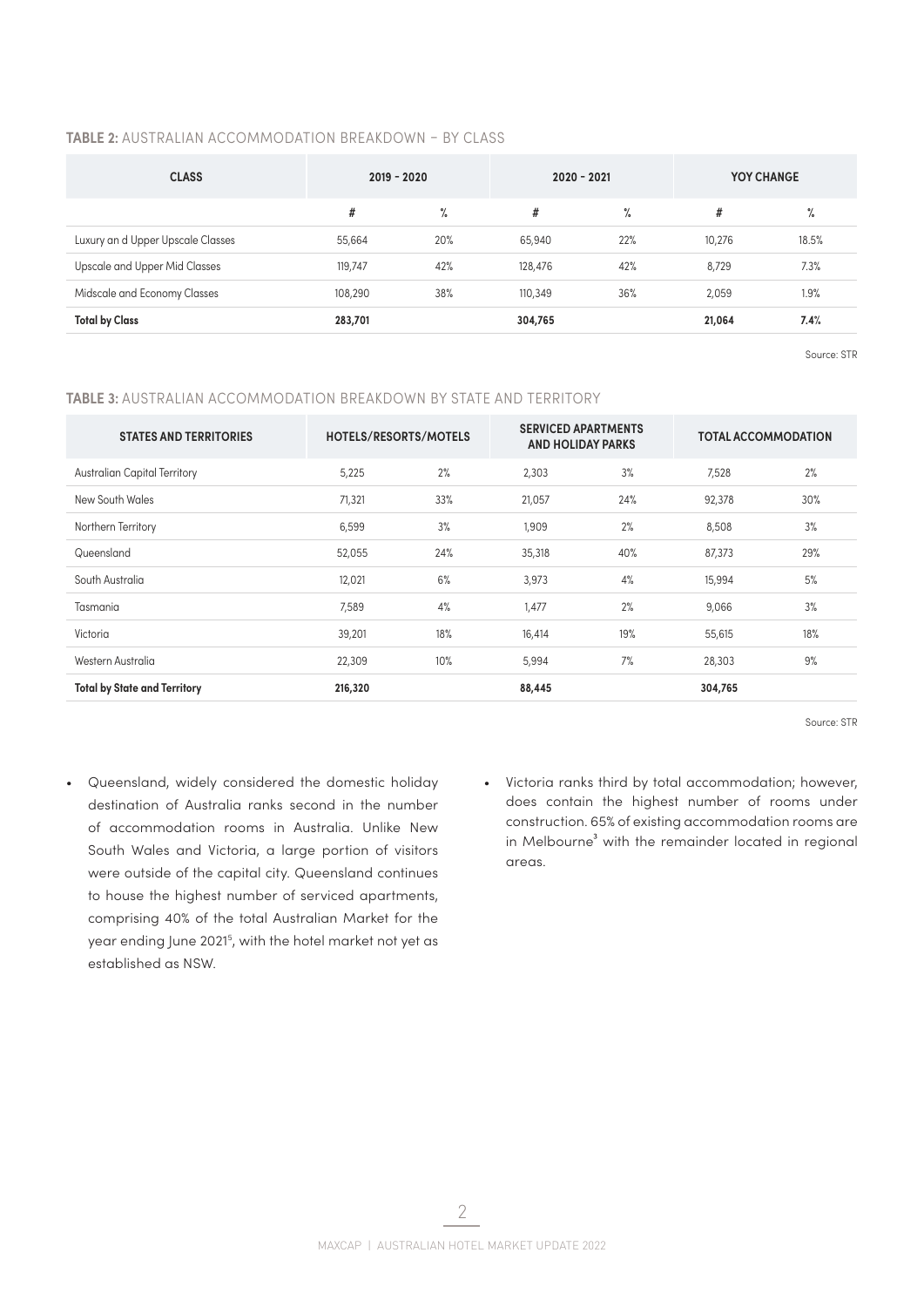## UNDERLYING DEMAND FACTORS AND IMPACT OF COVID-19







**INTERNATIONAL TRAVEL CONSUMER SENTIMENT** 



**NATIONAL PLAN AND STATE BORDERS**

## HOTEL PERFORMANCE FOLLOWING COVID-19

**FIGURE 1:** AUSTRALIAN MAJOR HOTEL MARKETS – AVERAGE OCCUPANCY RATES FOR FINANCIAL YEAR 2021



Source: STR

Perth and Brisbane markets previously dodged lockdowns, contributing to the maintenance of occupancy behind closed borders. In contrast, and despite quarantine business, Melbourne and Sydney occupancy was impacted by lockdowns.

Year-to-date December 2021 revenue per available room has seen significant improvement over its previous period of 2020. Darwin and the Sunshine Coast have seen the greatest improvement and are two major markets which have exceeded their 2019 'pre-covid' performance.

#### **FIGURE 2:** REVPAR PERFORMANCE SNAPSHOT - 2021

|                | <b>YTD DEC 2021 VS</b><br><b>YTD DEC 2020</b> | <b>PERCENTAGE</b><br>OF 2019 LEVEL |
|----------------|-----------------------------------------------|------------------------------------|
| Brisbane       | 31.5%                                         | 83%                                |
| Canberra       | 21.3%                                         | 60%                                |
| Darwin         | 157.9%                                        | 116.5%                             |
| Gold Coast     | 46.7%                                         | 84.3%                              |
| Hobart         | 52.8%                                         | 79.5%                              |
| Melbourne      | $-19.5%$                                      | 38.4%                              |
| Newcastle      | 29.3%                                         | 78.7%                              |
| Perth          | 30.6%                                         | 81.8%                              |
| Sunshine Coast | 56.1%                                         | 107.1%                             |
| Sydney         | $-7.6%$                                       | 40.6%                              |
|                |                                               |                                    |

#### Source: STR, Horwath HTL December 2021 Quarterly Hotel Market Outlook



#### **FIGURE 3:** ADR % CHANGE TO 2019, APR 2020 – FEB 2022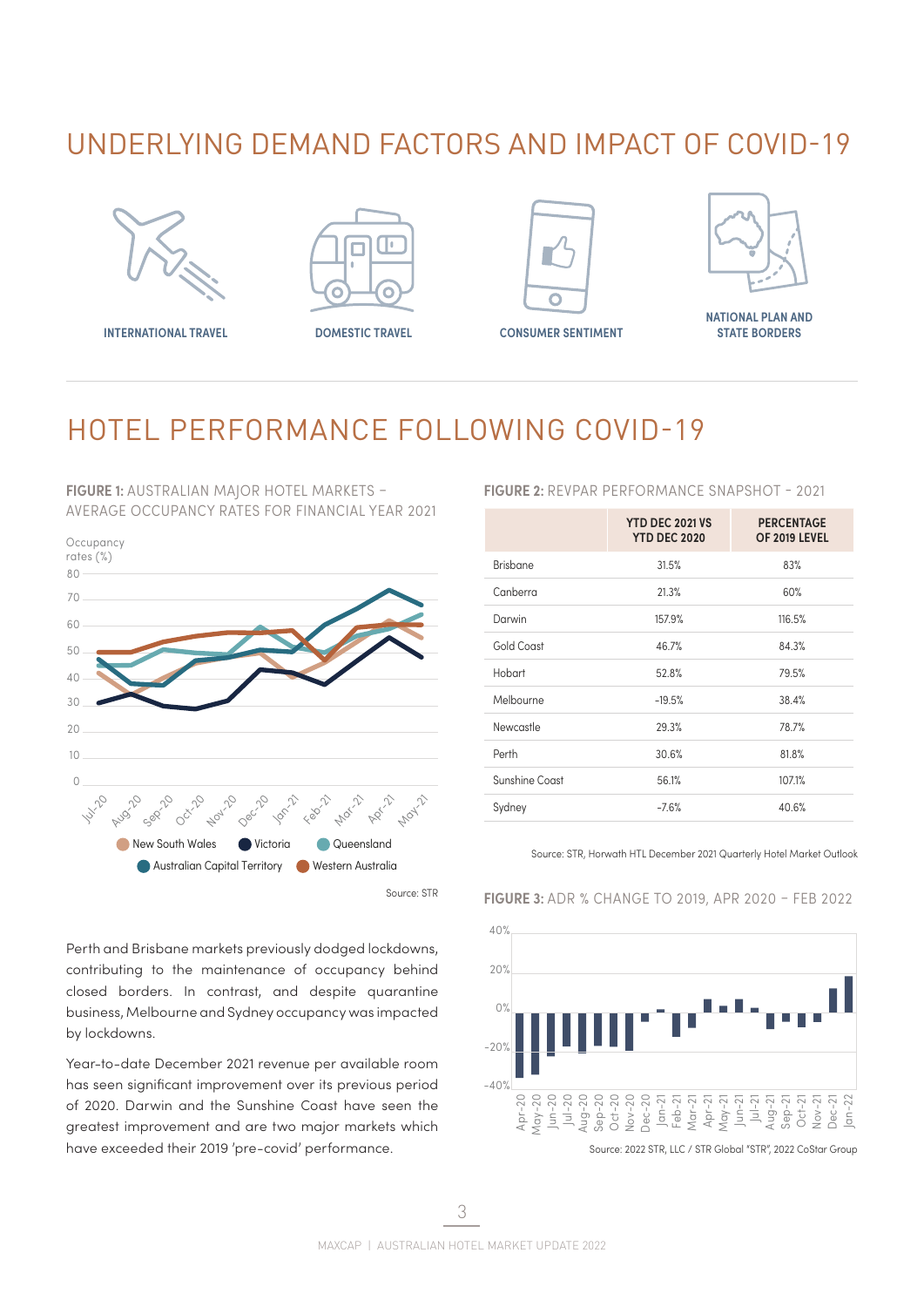<span id="page-5-0"></span>The Australian hotel industry showed resilience in 2021, following the substantial shocks to demand in 2020 resulting from the pandemic. Apart from Melbourne and Sydney, which posted slight declines in YOY annual RevPAR, all major Australian cities posted YOY growth on annual RevPAR (Figure 2). This reflects the general trend of 2021 which saw states that rely heavily on international and interstate travel (Victoria/New South Wales) suffer more than those that rely more on intrastate travel (Western Australia).

According to Deloitte, total international and domestic expenditure losses since the beginning of the pandemic until June 2021 reached \$106 billion relative to expenditure levels prior to covid. International tourism represents over 50% of this loss (\$56 billion). As state border closures and lockdowns continued, domestic travel also faced headwinds and contributed \$50 billion towards the abovementioned losses (\$38 billion from overnight travel and \$12 billion from day trips).

Despite these large losses the industry showed early signs of recovery through the first half of 2021 as restrictions began to ease in most states (Figure 1). Though year-onyear ADR growth demonstrated pricing resilience prior to the July 2021 lockdowns of New South Wales and Victoria the emergence of the Delta and Omicron variants over the second half of 2021 halted momentum of the recovery over the rest of the quarter. ADR growth's dependence on open state borders and unrestricted travel within Australia was demonstrated by the rebound in the first quarter of 2022, where restrictions eased for the two major east-coast markets.

The regional/leisure market has outperformed its capital city peers and has accelerated beyond pre-pandemic levels. The traditional capital cities markets, which have historically been the top performers in the industry, have lagged behind regional markets as business travel levels have decreased and consumers look to escape crowded city centres.

Despite the difficult trading conditions of the past two years, demand for assets in the sector has remained strong with institutional investors eyeing market entry opportunities and purchasers looking to take advantage of potential discounts or conversion opportunities. More recently, hotels are being looked at as a hedge against inflation due to the ability to price daily as opposed to other commercial real estate which typically prices rents on an annual, or longer, basis.

## INTERNATIONAL TOURISM

Australia remained mostly closed to international visitors in 2021 and the international border did not re-open to fully vaccinated visitors until February 2022.

An expansive 'travel bubble' with New Zealand was expected to provide the sector with a much needed boost in confidence and activity in the second half of 2021. However, the emergence of the Delta variant quickly halted any expansion and effectively ended the short-lived travel bubble. New Zealand travellers spent over 12 million nights in Australia and contributed \$2.5b to the economy in 2019.

#### **FIGURE 4:** OCCUPANCY (%) JANUARY 2021 TO MARCH 2022, INDEXED TO 2019



Source: e: 2022 STR, LLC / STR Global "STR", 2022 CoStar Group

The rest of 2022 is expected to be telling in terms of the speed of recovery of international travellers to Australia. It is expected the sector will not recover to 2019 pre-pandemic levels until at least 2023. However, early data from STR has shown a recent uptick in Australia's Occupancy % indexed to 2019. This uptick seems to coincide with the February 2022 international border opening.

## DOMESTIC TRAVEL

Domestic tourism in Australia has experienced declines in both the number of trips and dollar spend since the start of the pandemic. As shown in Figure 4, the sector began to recover in the H2 2020 and H1 2021. However, progress was halted by various Delta variant outbreaks around the country ultimately leading to strict and lengthy lockdowns in Melbourne and Sydney. The reinstatement of border closures and health regulations led domestic tourism numbers to fall again in the September quarter 202[16.](#page-10-0)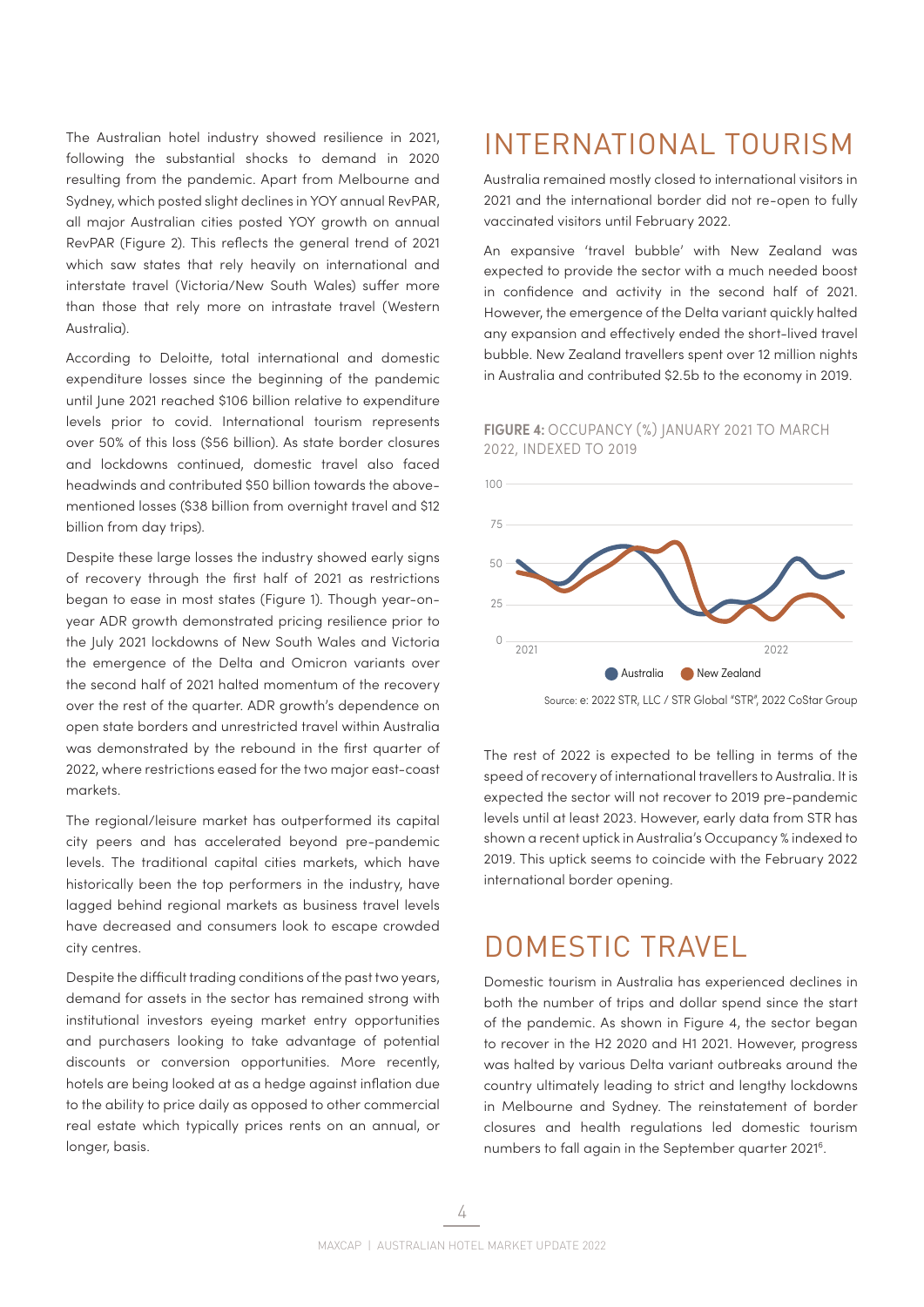#### <span id="page-6-0"></span>**FIGURE 4:** DOMESTIC OVERNIGHT TRIPS AND TRIP RATES MARCH 2020 TO NOVEMBER 2021



Source: Tourism Research Australia – Travel By Australians, September Quarter 2021

The reopening of state economies as vaccination rates increased coupled with a fall in recorded COVID cases, allowed for the progressive easing of lockdown restrictions starting from October 2021. The December quarter 2021 is expected to provide additional promise with domestic overnight trip rates forecast to show further signs of recovery (Figure 4). While data is not yet available, this trip rate was expected to continue to improve due to additional easing of restrictions coinciding with the holiday season.<sup>[7](#page-10-0)</sup>

The domestic travel sector is expected to continue to be segmented between regional locations and capital cities. International border restrictions forced Australians to travel domestically and directly benefitted regional locations. It remains to be seen how this

Now that state borders are open and restrictions eased, capital cities are expected to benefit from workers return to the office driving more domestic business travel and an increase of activity in CBDs.

**FIGURE 5:** DOMESTIC VS INTERNATIONAL SHARE OF VISITOR NIGHTS IN AUSTRALIAN ACCOMMODATION REPORTED AT MARCH-2020



Source: CBRE – Asia Pacific Real Estate Market Outlook 2021 – Australia – Hotels, Tourism Research Australia March 2020

- Historically, when compared with other Australian cities, Sydney and Melbourne have predominantly experienced a higher proportion of international travellers as these cities are well recognised as being the gate-way international cities. We do expect domestic travel to increase to these cities, however due to the greater reliance on international travel, we see the hotel market recovery in Sydney and Melbourne lagging behind other cities.
- Other Australian cities, especially those in Queensland, are largely driven by domestic travel. With the current restrictions on international travel, the Brisbane and Gold Coast markets are expected to receive an influx of domestic travellers and perform strongly throughout 2021, with evidence of this already being seen in Q4 2020 and early 2021, as occupancies in Brisbane returned to above 50%.
- Pre-COVID (2019) domestic travel overnight spend represented \$78.6bn<sup>8</sup> and 60%<sup>9</sup> of total visitor nights, and now that Borders are re-opened, we expect to revert to this position again in 2023-2024.



#### **FIGURE 6:** NUMBER OF NIGHTS BY STOPOVER REASON FOR YEAR ENDING SEPTEMBER 2020

Source: : Tourism Research Australia (Sep-20)

- Holidays (39%) remained the most common reason for domestic travel throughout the year ending September 2020, followed by visiting friends or relatives (30%) and business travel (24%) – Figure 6.
- We expect 'visiting friends and relatives' to pick up as borders have now opened, with domestic holidays to also rebound well. Business travel is expected to improve, however, it is anticipated that this will be dampened by the increasing popularity of online conference calls, that have become more commonplace following the pandemic.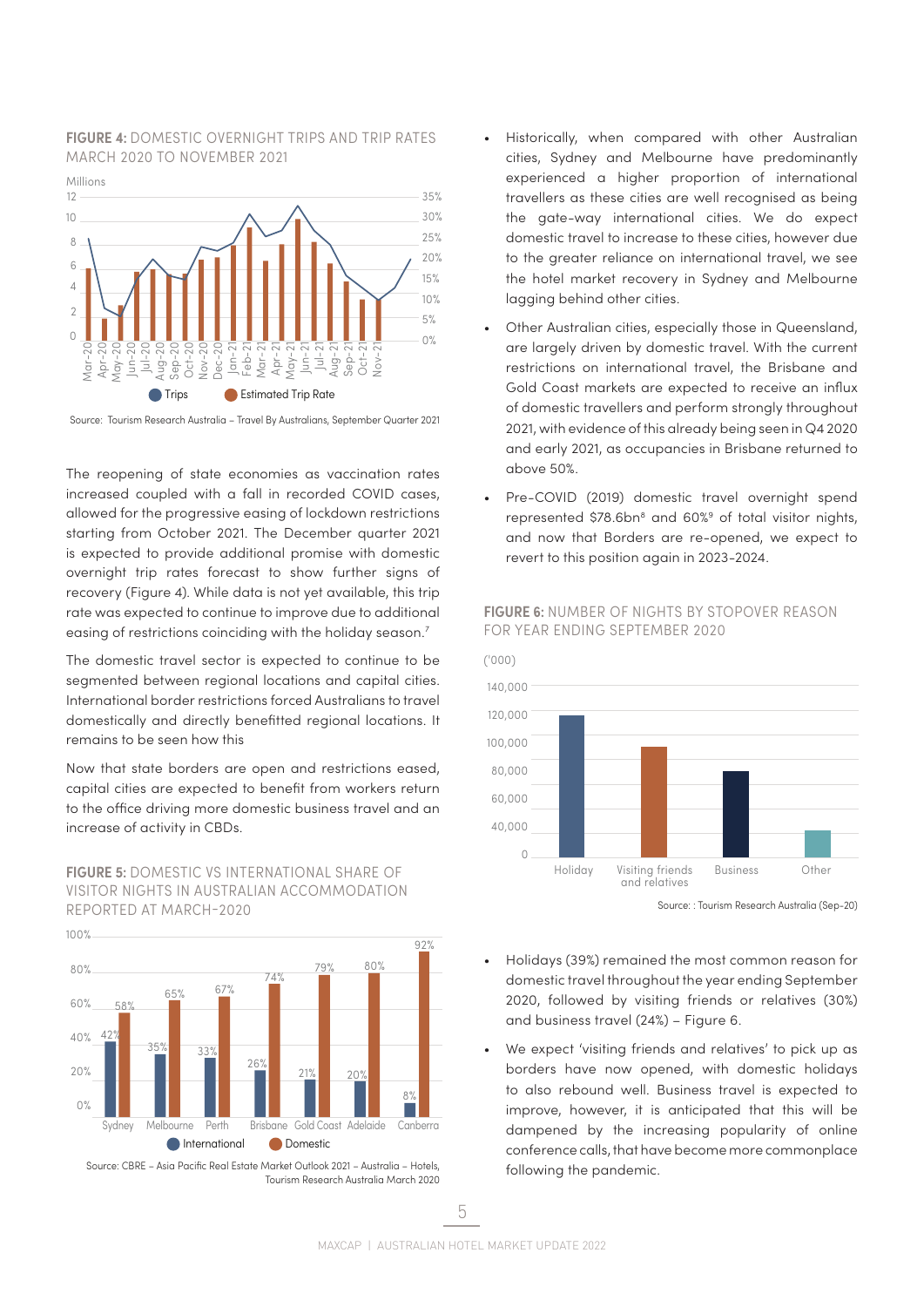- <span id="page-7-0"></span>• Intrastate travel over the past year represented 65% of all domestic travel, reflecting increasing regional travel by Australians, subsidised by the state governments and lack of available international travel. These incentives have continued through early 2021, providing a boost to regional tourism across Australia.
- Overall, interstate visitors travelled to NSW (30%) most frequently, followed by Queensland (24%) and Victoria (18%).<sup>7</sup>

## HOTEL SUPPLY PIPELINE

**FIGURE 7:** NEW SUPPLY PIPELINE (UNDER CONSTRUCTION) INCREASE RELATIVE TO EXISTING INVENTORY



Note: labels represent the number of rooms under construction (only) Source: CBRE Research (Q2 2021, 2020)

Australia is currently on the tail end of a hotel development boom, with the upcoming calendar year setting the stage for a large number of projects launch. As a result, supply percentage growth is expected to see a national peak toward the end of this year and into 2023. This has been further exacerbated as potential projects have been put on hold due to the pandemic and under construction projects have or are nearing completion.

Prior to Q1 2020 hotels were trading at record levels of occupancy, particularly in Melbourne where there were markets that had supply constraints. 2021 saw significant new stock delivered, around particualry along Australia's eastern seaboard. CBRE estimate that there are a further 8,300 rooms still under construction this is heavily concentrated in Gold Coast and Melbourne (see Graph 7). Based on a percentage of existing available rooms, the two boast the highest of all states. Compared to the preceding year ending 2020, confidence in these markets

have increased through the pandemic period, particularly demonstrating the strong domestic demand for the Gold Cost destination.

Though intra and interstate travel become popular alternatives to international destinations and large performance gains are being realised within regional locations, only 10% of projects in final planning or under construction phases are considered regional.[10](#page-10-0)

The bulk of rooms under construction continue to be skewed toward the Luxury and Upscale class of accommodation product, traditionally being the relied on as a staple of corporate travel on the eastern seaboard of Australia.

Across Australia, ~21,000 new accommodation rooms have been delivered from the year ending June 2020 to the year ending June 2021.<sup>[11](#page-10-0)</sup> 25% of this stock was located in Victoria, largely comprised of hotels and resorts, and serviced apartments in the luxury/upper and middle-class product category. Notable accommodation openings in Melbourne include W Hotel, Melbourne (294 guest rooms) and Melbourne Marriot, Docklands (189 guest rooms)[.12](#page-10-0) Such accommodation rooms are marketed and include upscale amenity, demonstrating supply increasing to meet the demand for the product type.

## SECTOR OUTLOOK

While lockdowns and travel restrictions over the past two years have been harmful to tourism activity, Australia's abandonment of a zero COVID approach has renewed cautious optimism of a recovery. The Federal and State Governments new plans to live with the virus remained consistent despite being tested by the emergence of the Omicron variant in December 2021.

Growth in visitation is expected for the rest of 2021-22 and is forecast to continue through 2022-23. Domestic tourism is forecast to return to an average pre-pandemic level in 2022-23, and to surpass its 2018-19 peak the following year. A more moderate growth trajectory is forecast for the period between 2023-24 and 2025-26[.13](#page-10-0)

The intensity of the expected short-term recovery in domestic tourism is emphasised by several factors including:<sup>14</sup>

- reopening of state borders
- declining risk of lockdowns
- pent-up demand for travel
- accrued leave and disposable income during lockdowns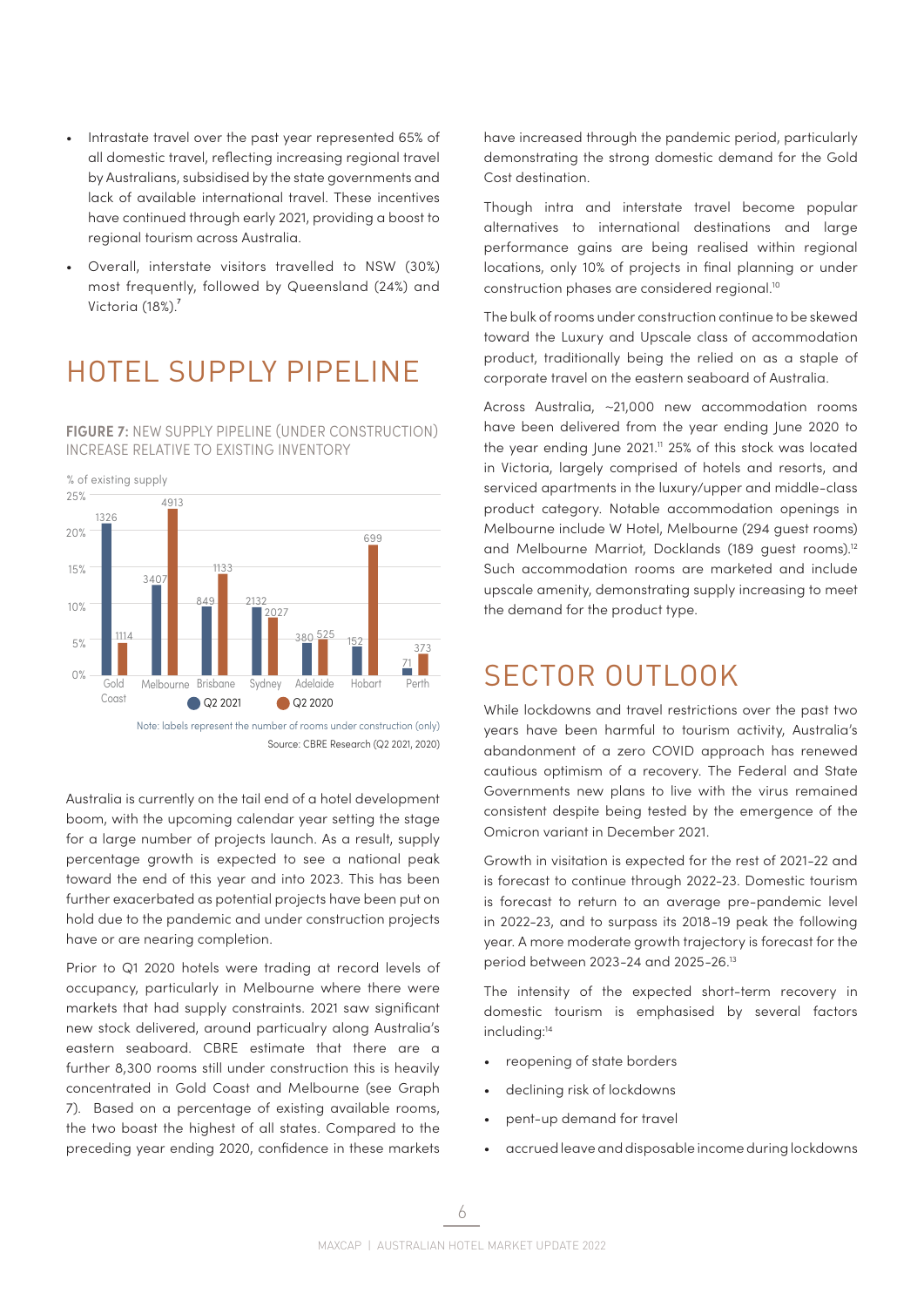- <span id="page-8-0"></span>• incentivisation from government travel subsidies and support payments
- marketing by the tourism industry and consumer confidence

Whilst international travel is not expected to return to pre-covid levels for a few years, local domestic travel is expected to increase, partially offsetting the reduction in foreign tourism.

#### **FIGURE 8:** DOMESTIC VISITOR EXPENDITURE ON OVERNIGHT AND DAY TRIPS



Tourism Research Australia, Austrade, Canberra.

Austrade modelling suggests that overnight visitor expenditure will reach \$80.2 billion and day trip expenditure will reach \$25.5 billion in 2022-23 (Figure 3), indicating that tourism expenditure is expected to recover quickly, showing figures at pre-pandemic levels.

Australian domestic visitor expenditure is likely to grow by 5.9 per cent on average in each of the two years from 2023-24, to reach \$127.7 billion in 2025-26[.15](#page-10-0)

It remains to be seen if regional locations will continue to benefit from increased domestic travel or if the segment is currently enjoying a sugar spike and will eventually return closer to pre-pandemic levels as international travel returns. Markets such as Gold Coast and Brisbane are expected to continue to mature and benefit from increased infrastructure spending ahead of the Brisbane 2032 Olympics.

Australia's gate-way cities (Sydney and Melbourne and Brisbane to a lesser extent) are expected to benefit from increased international travel over the short to medium future as well as the return of business travel.

Consumers are expected to continue to demand higher levels of hygiene and service standards resulting in the underperformance of serviced apartments and shortterm rental accommodation. Accordingly, we continue to expect new hotels to perform well across the country.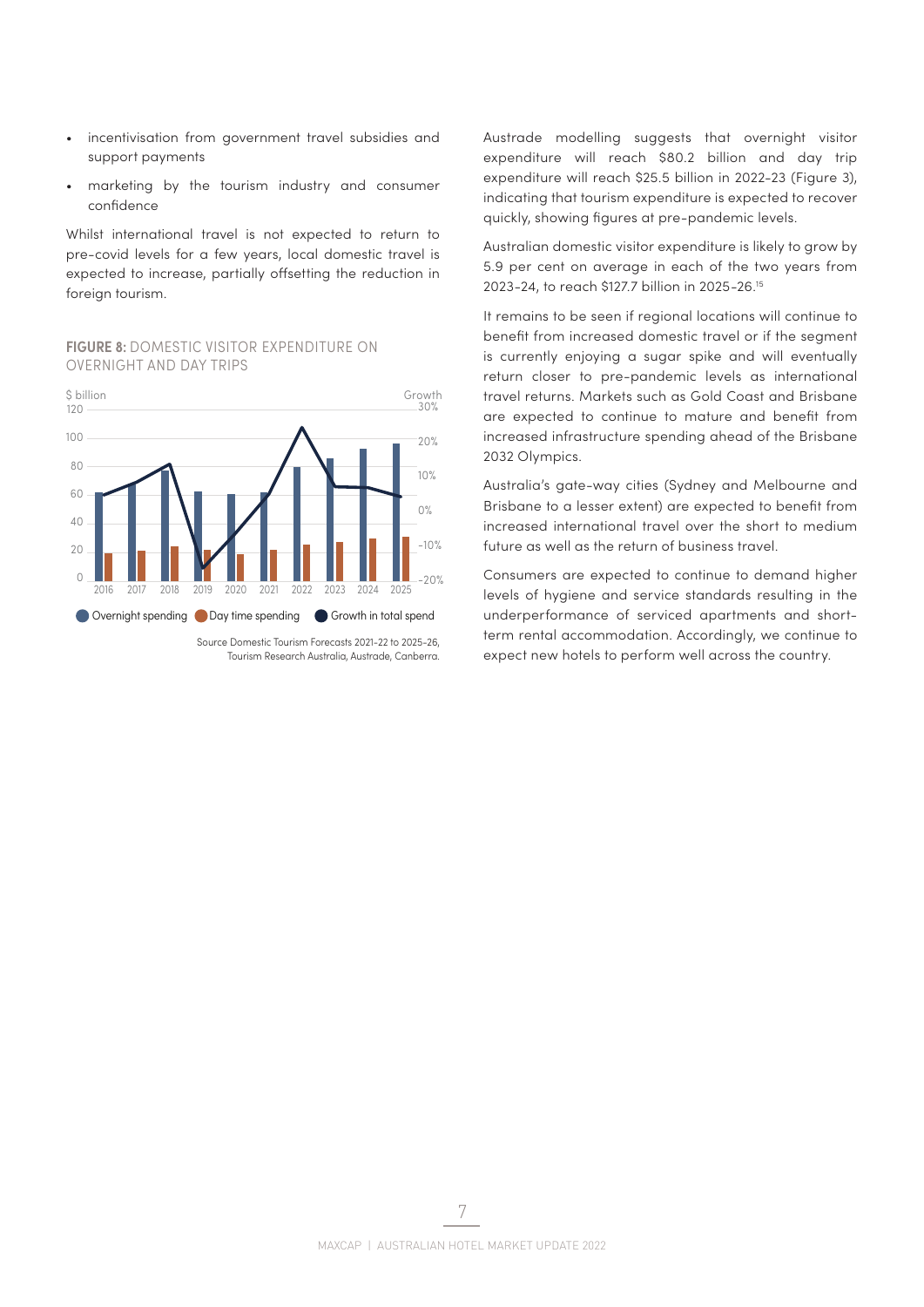## COMMERCIAL REAL ESTATE DEBT OPPORTUNITIES





**Strong risk-adjusted opportunities for well-structured debt** 



**MaxCap will continue to conduct thorough due diligence on potential hotel deals** 

Despite the challenges of 2020 and 2021, MaxCap remains cautiously optimistic regarding commercial real estate debt opportunities within the hotel sector.

In particular, MaxCap continues to observe the retreat of the major banks from property construction lending generally and for hotels specifically, and accordingly sees an increasing number of attractive risk-adjusted opportunities.

Selective participation in these transactions continues to be carefully considered, with preference for those transactions benefiting from the following favourable risk-return characteristics:

### Mixed use income diversification

In line with pre-pandemic times, MaxCap views mixed use hotel projects (that comprise other components such as residential apartments or commercial tenancies) more favourably than standalone hotels.

The variety of assets within the project provides natural diversity, leading to reduced investment risk. Moreover, the non-hotel components of the project provides the developer with the ability to obtain presale and/or prelease commitments, which further de-risks the project. Additionally, should the project be partially presold (if for example there is a residential component), settlements from pre-sales would reduce the residual LVR, enhancing the exit position of the overall project/asset.

## Opportunistic return out-performance

Transactions where, as a result of dislocation of the banking sector reducing the supply of credit, MaxCap is able to generate significant outperformance in returns for a given level of risk.

Consistent with this thematic, MaxCap is aware of several earmarked hotel developments which are expected to commence construction in the next 12 months. These developments are predominantly underpinned by long term hotel management agreements with global hotel operators, who remain heavily invested in the Australian market and who appear to be confident in Australia's handling of the pandemic to date.

As construction periods are typically 18 to 24 months for a major hotel project, the near terms risks are also expected to be largely alleviated by the time construction completes and +domestic travel resumes and some international travel bubbles open.

Noting the unsaturated supply in along the East Coast (particularly Melbourne and Gold Coast stock), MaxCap expects to see strong risk-adjusted opportunities appear in the non-bank space, across multiple locations in Australia for well-structured debt investments and will continue to be selective of high-quality sponsors who have a demonstrated track record.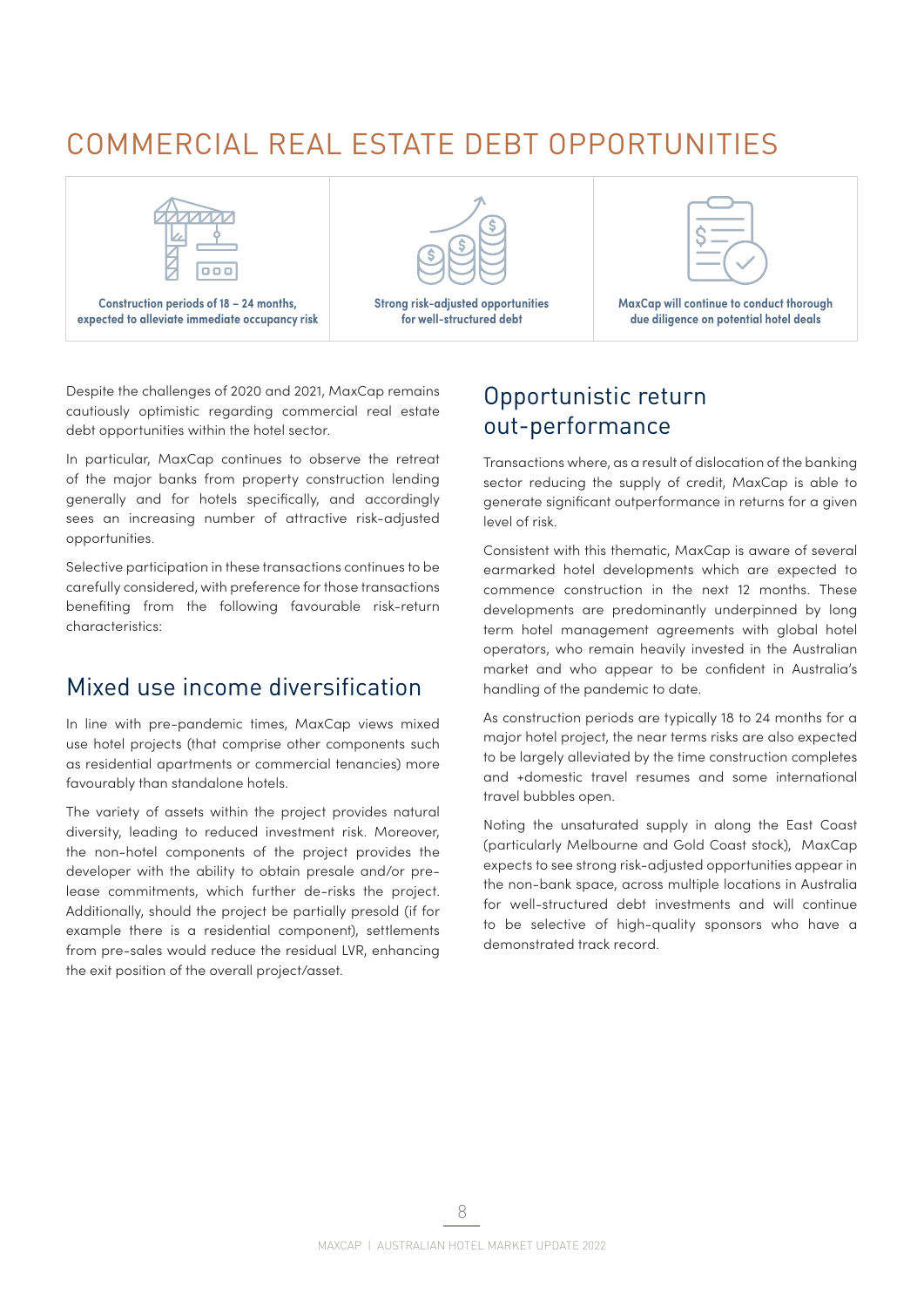#### <span id="page-10-0"></span>**ENDNOTES**

- [1](#page-2-0) Tourism Research Australia: International and Domestic Visitor Survey Results September 2021
- [2](#page-2-0) Tourism Research Australia: International and Domestic Visitor Survey Results September 2021
- [3](#page-2-0) Tourism Research Australia: International and Domestic Visitor Survey Results September 2020
- [4](#page-2-0) https://www.traveller.com.au/ worlds-busiest-flight-routes-2021 sydneymelbourne-route-back-amongworlds-busiest-h1vcm8 - Accessed March 2022
- [5](#page-3-0) Australian Accommodation Monitor 2020 – 2021 Report Summary
- [6](#page-5-0) Tourism Research Australia Travel By Australians – September Quarter 2021
- [7](#page-6-0) Tourism Research Australia Travel By Australians – September Quarter 2021
- [8](#page-6-0) Tourism Research Australia: Domestic Visitor Survey Results September 2020
- [9](#page-6-0) Tourism Research Australia: International and Domestic Visitor Survey Results September 2019
- [10](#page-7-0) STR. Copyright 2022 CoStar Group
- [11](#page-7-0) Australian Accommodation Monitor 2019 – 2020 & 2020 – 2021 Report Summaries
- [12](#page-7-0) https://www.newhotelsopening.com/ new-hotels-in-melbourne.html accessed April 2022
- [13](#page-7-0) Domestic Tourism Forecasts 2021-22 to 2025-26, Tourism Research Australia, Austrade, Canberra.
- [14](#page-7-0) Domestic Tourism Forecasts 2021-22 to 2025-26, Tourism Research Australia, Austrade, Canberra.
- [15](#page-8-0) Domestic Tourism Forecasts 2021-22 to 2025-26, Tourism Research Australia, Austrade, Canberra